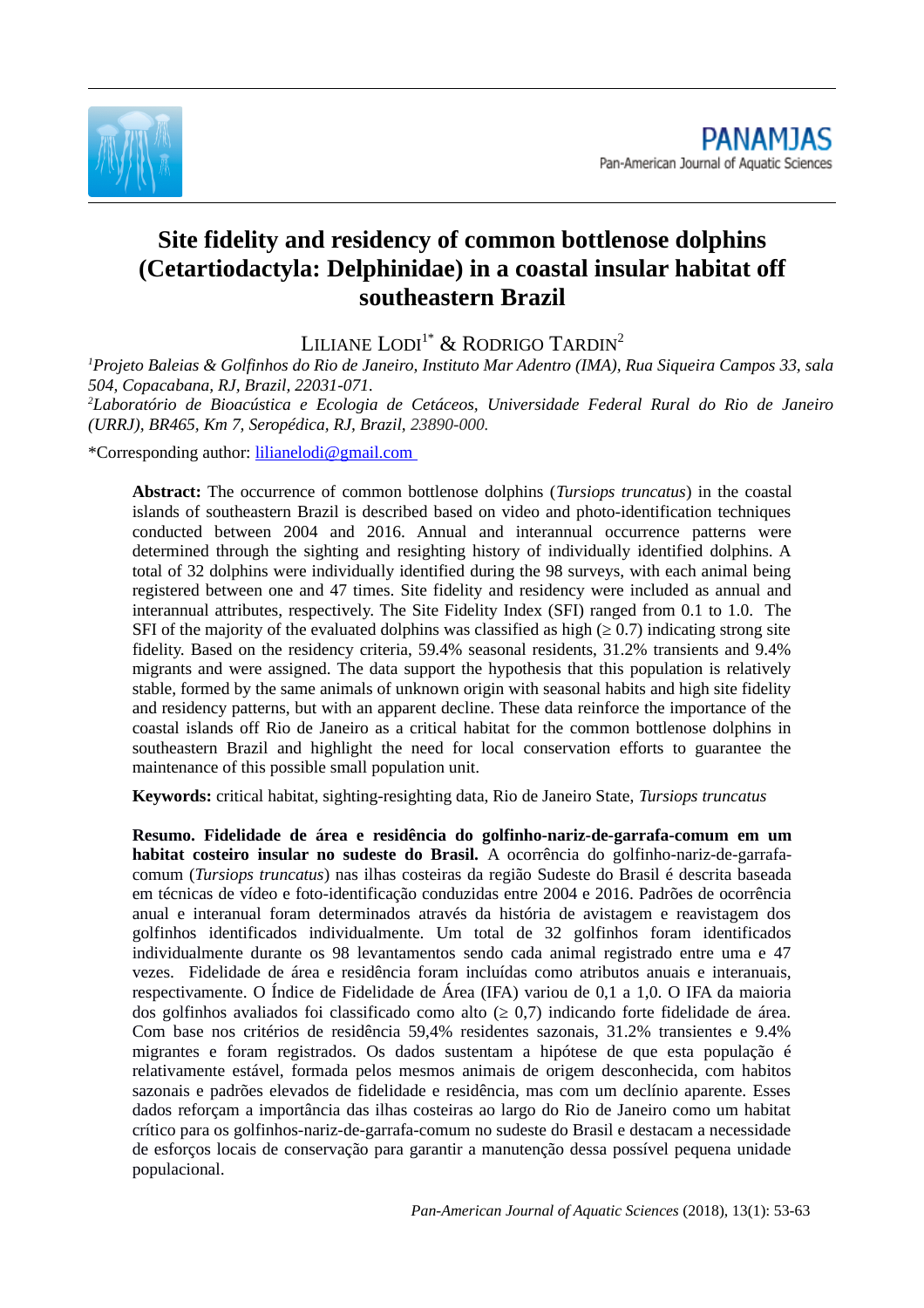**Palavras chave:** Habitat critico, avistagem-reavistagem, Estado do Rio de Janeiro, *Tursiops truncatus*

## **Introduction**

The common bottlenose dolphin (*Tursiops truncatus*) is widespread, with a discontinuous and common distribution in coastal and estuarine waters throughout the occidental South American coast. However, available information is still fragmented in most areas where the species occurs. Pelagic populations, including the continental slope, are still fairly unknown (Lodi *et al*. 2016).

Considerable information concerning the dynamics of a population may be gained through sightings and resightings through long-term studies using unique natural or acquired marks on the trail edge of the dorsal fin of free-ranging cetaceans. This identification technique is one of the many approaches for evaluating abundance, distribution, movement, site fidelity and residency patterns, among others (Mann 2000, Whitehead *et al*. 2000).

Individually identified common bottlenose dolphins have been intensively studied in various locations worldwide, and different stocks can be distinguished by their residency patterns. A common trait observed in many of these studies is behavioral plasticity, characterized by the distribution patterns and habitat use for distinct populations (Wells 1991). Throughout their tropical and temperate range, discrete coastal populations exhibit a rich spectrum of movements, which often occur either seasonally or year round (e.g. Shane *et al*. 1986, Wilson *et al*. 2004). Such complex behavioral patterns vary between populations and are probably associated with the different habitat pressures to which each population is subjected (Bearzi *et al*. 1997, Hastie *et al*. 2004, Morteo *et al*. 2017).

In southeastern Brazil, the Cagarras Archipelago, a group of costal islands off the city of Rio de Janeiro, is the only area in which systematic studies are being conducted on *T. truncatus*, since 2004, though common bottlenose dolphins were first recorded in the archipelago in 1993 (Hetzel & Lodi 1993).

The aim of the present study was to quantify the sightings and resightings of individually identified common bottlenose dolphin at the Cagarras Archipelago, as well as at Redonda Island, a Marine Protected Area, based on data collected in 2004 and from 2006 to 2016. The sighting and resighting history of identified animals was analyzed to determine site fidelity and residency patterns of

annual and interannual occurrences near the coastal islands off the city of Rio de Janeiro. The objectives evaluated herein meet the goals of the Report of the Working Group on Habitat Use of *T. truncatus* in the Southwest Atlantic Ocean, that include improved habitat use characterization in regions where resident, partially and seasonal resident populations exist, the intensification of individual identification studies, promoting the comparisons between catalogues and further efforts regarding stock identification and structure in coastal areas (Laporta *et al*. 2016).

#### **Material and Methods**

*Study area:* The Cagarras Archipelago (23°02´S 043°12´W; 23°13´S 43°10´W) comprises a small set of coastal islands located around 3.8 km south to Ponta do Arpoador, Rio de Janeiro, southeastern Brazil (Figure 1). The archipelago is composed of the Cagarra, Comprida, Palmas, Filhote da Cagarra Islands and Matias and Praça Onze rocky outcrops. Its waters depth ranges from 2 m to 18 m and its internal area is of approximately  $2.39 \text{ km}^2$  (Nautical Chart No. 1501, Diretoria de Hidrografia e Navegação da Marinha do Brasil). Its inner portion is protected from waves and boats destined for tourism, nautical sports, rest and shelter.

The other islands around the archipelago (Figure 1) include Redonda Island (23°04`S - 043°11`W) located 3.3 km south of Comprida Island, and 8.5 km from Ponta do Arpoador, and Rasa Island (23°03'S - 043°08'W) located 4.5 km east of Redonda Island and 9.1 km from Ponta do Arpoador.

On April 13, 2010, a Marine Protected Area (MPA) named the Natural Monument of the Cagarras Islands (*Monumento Natural do Arquipélago das Ilhas Cagarras -* MoNa Ilhas Cagarras) was established by the Federal Law Number 12229, the first MPA in the city of Rio de Janeiro. The MoNa Ilhas Cagarras limits include Cagarra, Comprida, Palmas, Filhote da Cagarra Islands, as well as a 10 m radius of marine area around each island, totaling 87.86 ha. Rasa Island, as a military area and protected by the Brazilian navy, was not included in the MPA, since it is considered a national security area.

Despite its scientific and economic value and its proximity to one of the major urban cities in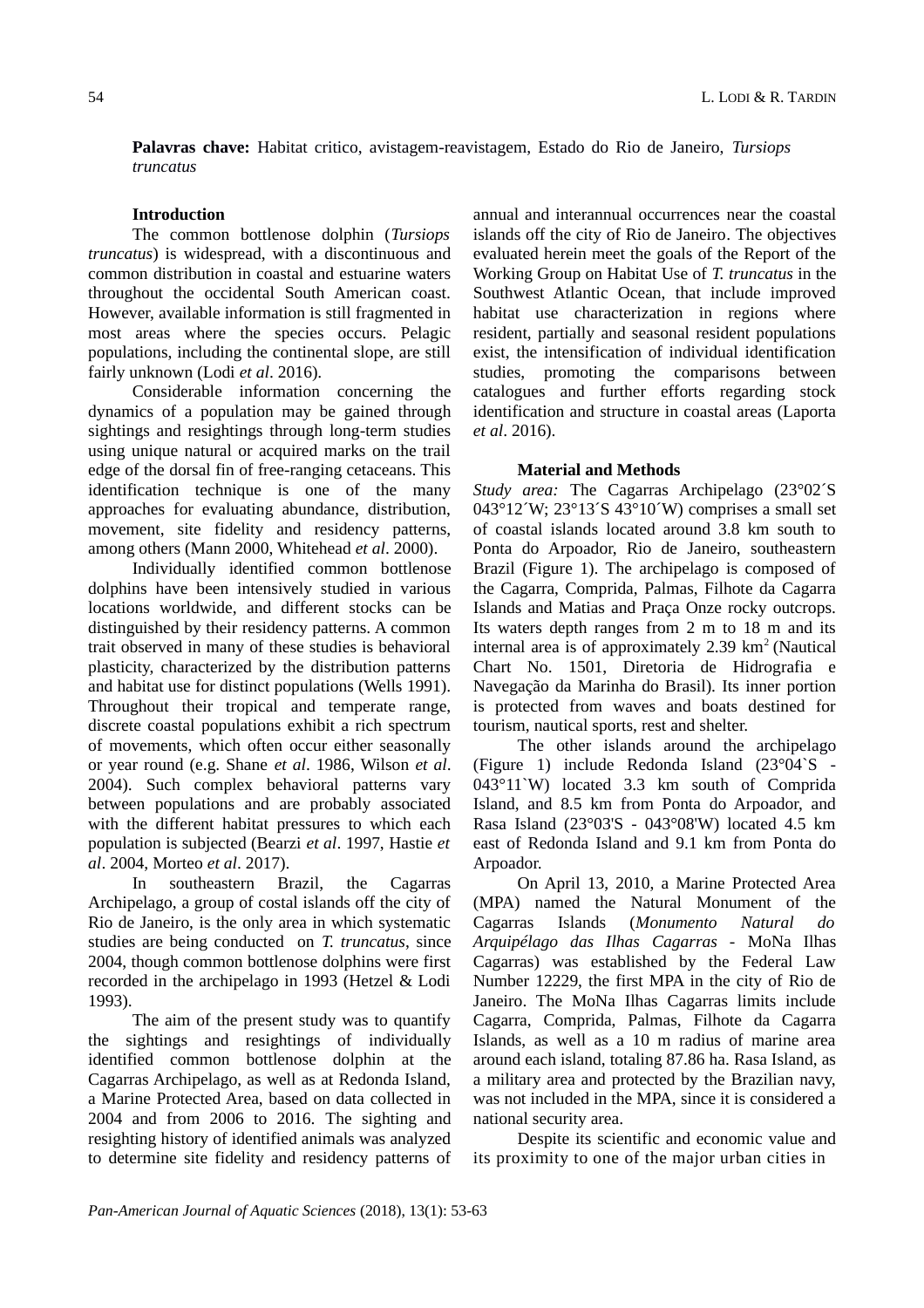#### *Tursiops truncatus* in Rio de Janeiro 55



**Figure 1**. Study area showing the Cagarras Archipelago, Redonda and Rasa Islands, off the coast of the city of Rio de Janeiro, southeastern Brazil.

Brazil, Rio de Janeiro, the Cagarras Archipelago biodiversity has been described only recently (Moraes *et al*. 2013).

*Sampling protocol:* Weekly boat-based surveys were conducted in favorable weather (Beaufort scale  $\leq$  2) between 2004 and 2016, with the exception of 2005 (August to November in 2004, 2006 and 2010, August to October in 2007, 2008 and 2009, August to December in 2011 and 2012). Since historic data about common bottlenose dolphins indicate this species is present at the Cagarras Archipelago during austral winter and spring (Barbosa *et al*. 2008; L. Lodi, unpublished data), sampling efforts were concentrated during these seasons. However, some surveys were also conducted during others seasons to evaluate if seasonal patterns were altered (e.g. March to June in 2013 and January to December in 2014 to 2016).

Search efforts focused on the interior of the Cagarras insular complex and aimed to cover this area homogeneously. The greater frequency of sightings has been reported within the insular complex (Barbosa *et al*. 2008). Thus, search protocol was not random due to the reduced area of the archipelago, and efforts were concentrated within the insular complex. For all surveys, common bottlenose dolphins were already present in the inner

area of the archipelago when the team arrived and remained there until the team left. Surveys in adjacent areas (radius 1 km) of the archipelago were also conducted, but no common bottlenose dolphins were sighted.

Once dolphins were sighted, boat speed was reduced and the course was set to approach but not intercept the group. Rapid or erratic changes in the speed or direction of the boat were avoided in order to minimize disturbances. Dolphins were followed until all animals were filmed (vídeo camera Sony Hi-8 Handycam DCR-TRV330, 320 pixels, 400 lines resolution with 25X optical zoom and 750X digital zoom) and photographed (digital SLR câmeras Canon 40D and 7D, with 70 to 300 mm lenses). The data were recorded by a single observer (LL).

To ensure equal video and photo probability for all dolphins, every sighted animal regardless of the presence of distinctive marks on the dorsal fin was filmed and photographed.

*Data analyses:* Adult individuals were identified based on the profile shape of their dorsal fins and the presence of nicks and scars, using the videoidentification technique proposed by Lodi *et al*. (2009) during the 2004 and 2006 to 2008 boat surveys. In subsequent years, the photoidentification technique was used (Würsig &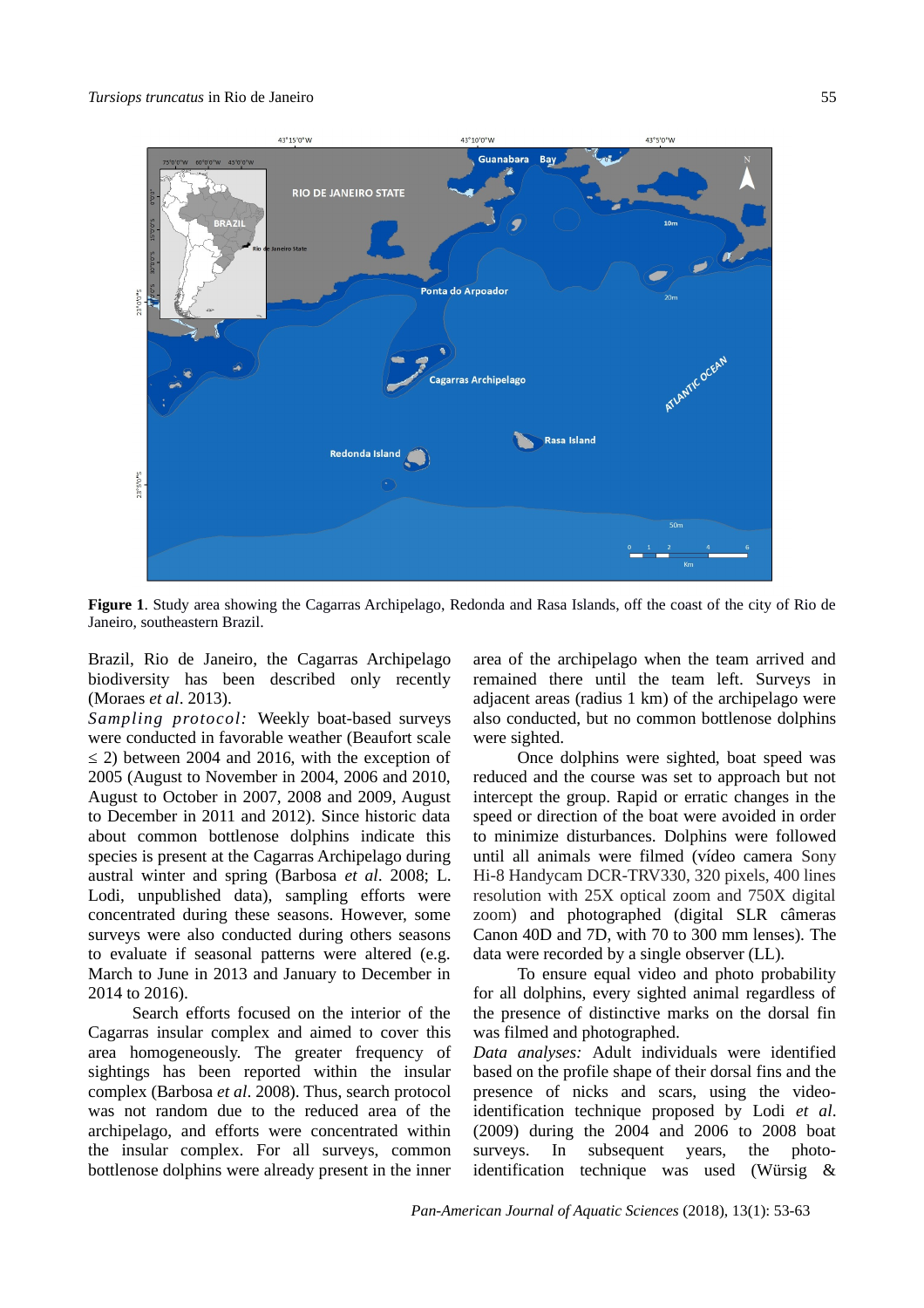## Jefferson 1990).

The best image of each individual (in which the dorsal fin was in focus and perpendicular to the cameras) was compared with the best photographs taken of previously identified individuals and these were then compiled into a catalogue of all identified individuals from the study area. The photographs were compared using Darwin©2.0 software package (Eckerd College Dolphin Research Group). A single trained operator (LL) made all the dorsal fin analysis and an independent reviewer was used to confirm the photo-identification catalogue's identification reliability.

Site fidelity is defined as the tendency of an animal to occupy an area or return to a previously used area for a certain period of time (White & Garrot 1990). Site fidelity herein was determined by examining the sighting frequency (number of sightings for each individual), number of years observed and mean monthly sighting rate. Resightings were quantified using the Site Fidelity Index (SFI), defined as the ratio between the number of records of identified individuals and the total number of surveys (adapted from Simões-Lopes & Fabian 1999). SFI were classified into the following categories: High = SFI  $\geq$  0.7; Intermediate = 0.4  $\leq$  $SFI < 0.7$ ; Low =  $SFI < 0.4$ . Significant differences in SFI among years were tested using the nonparametric Kruskal-Wallis test, since data did not meet parametric assumptions (Zar 1984). Analyses were conducted on the R Studio software, v.1.0.136.

Residency is generally defined based on the amount of time an individual spends in a certain geographic area (Wells & Scott 1990). Residence patterns were assigned to individual dolphins based on their sighting/resighting histories, adapted from Dinis *et al*. (2016). The term resident was used to designate dolphins that were seen regularly during the study period in the study area for two or more consecutive years. Dolphins seen more than once but in non-consecutive years were considered migrants. Transient dolphins were defined as those seen only in one of the years in the study area (once or multiple times in the same year).

The term group was used as the sampling unit and was defined as all dolphins sighted within 100 m radius of each other (Wells *et al*. 1987). All individuals were classified into four age categories based on their behavior and size estimates following Wells (1991), Bearzi *et al.* (1997), Mann (2000), Quintana-Rizzo & Wells (2001) and Shane (2004): (a) neonate  $- < 1/3$  of adult size, presence of fetal folds, immature swimming, stereotyped surface

respiration, frequent and non-coordinated headbutting against the water, (b) calf  $-$  <sup>1</sup>/<sub>2</sub> of adult size, typical dislocation behind the dorsal fin of the presumed mother, (c) juvenile – 2/3 of adult size, and (d) adult – approximately 3 m in length. Neonates, calves and juveniles were considered immature.

#### **Results**

To examine site fidelity and residency, data collected from 202 surveys dedicated to searching for common bottlenose dolphins conducted in 2004 and 2006 to 2016 were evaluated. Despite the increased the sampling effort conducted in the study area between 2011 and 2014 common bottlenose dolphins were not registered in the study area (Table I). The number of monthly field expeditions varied between one and five, averaging three per month. The lack of regularity in the expeditions was due to by unfavorable environmental conditions. Both catalogued and new individuals were observed in Cagarras Archipelago and also near Redonda and Rasa Islands in 2015 and 2016.

Group size  $(N = 60)$  ranged from 1 to 30 individuals, with a mean overall group size of 12.2  $(SD = \pm 7.6$ , median 12.5, mode 5). The largest means group size occurred in 2004 and the smallest in 2016 (Table I). Group size did not vary between the morning and the afternoon counts. The mean number of immature individuals in the groups varied between 7.8 (2004) and 1.0 (2016). Neonates were observed in 17 groups (28.4%), usually during the spring (94%). Calves and/or juveniles were observed across all the study. Table I shows that most adult dolphins have been identified and we believe individual identification was successful.

The individual identification data were collected on 29h41min of digital videotape, of which 8h02min (27.2%) contained useful information, as well as approximately 4,700 photos, of which 1,300 (27.6%) were adequate for dolphin identification. The number of identified dolphins varied from 3 to 20 between years. The percentage of newly identified animals decreased over the years, with 20 dolphins identified in 2004 (62.5% of the total), 9 (28.1%) from 2006 to 2008 and 3 (9.3%) in 2015. The cumulative curve of newly identified dolphins showed a consistent increase until 2006, when it reached an asymptote, increasing again in 2015 with the reappearance of the dolphins (Figure 2). The trend of the discovery curve suggests that an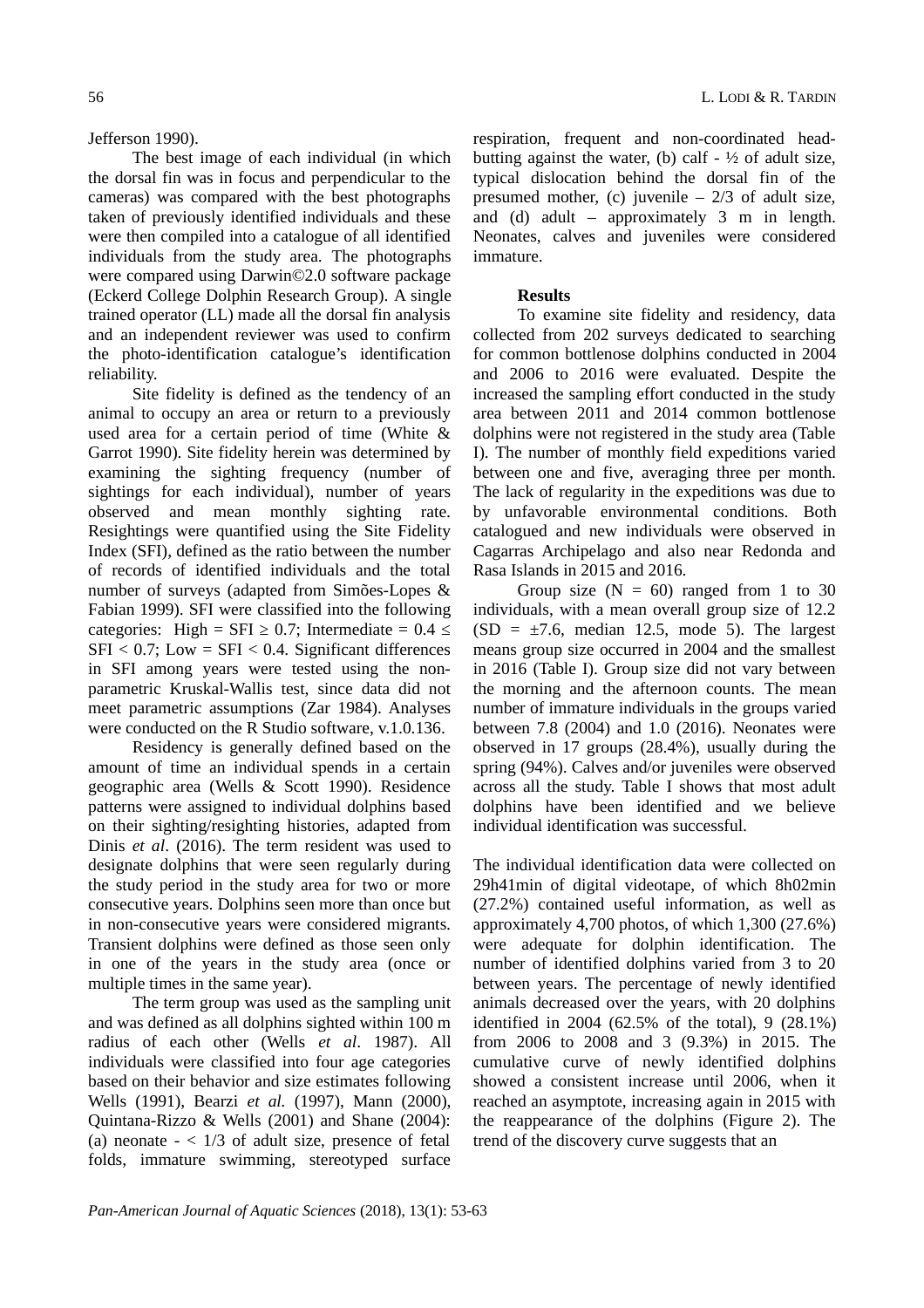**Table I.** Summary of annual sampling effort, with results of the individual identification of common bottlenose dolphins and group characteristics at the Cagarras Archipelago, Redonda and Rasa Islands, southeastern Brazil.

| <b>Year</b>  | <b>Number</b> | <b>Sampling</b> | <b>Total</b>     | <b>Sighted</b>   | <b>Mean</b>                      | <b>Mean</b>      | Mean           | Group                    |
|--------------|---------------|-----------------|------------------|------------------|----------------------------------|------------------|----------------|--------------------------|
|              | of            | effort          | groups           | groups           | number of                        | number of        | group size     | size                     |
|              | surveys       | (min.)          |                  | per              | identified                       | immatures        | $\pm$ SD       | range                    |
|              |               |                 |                  | survey           | dolphins<br>$\pm$ SD             | $\pm$ SD         |                |                          |
| 2004         | 11            | 3,960           | 11               | $\mathbf{1}$     | $11.5 \pm 0.7$                   | $7.8 \pm 2.3$    | $21.4 \pm 3.3$ | 18-30                    |
| 2006         | 12            | 2,659           | 12               | $\mathbf{1}$     | $11 \pm 2.4$                     | $5.8 \pm 1.4$    | $17.3 \pm 1.5$ | 15-19                    |
| 2007         | $10\,$        | 2,108           | $10\,$           | $\mathbf{1}$     | $10.7 \pm 2.6$                   | $5.9 \pm 1.3$    | $16.6 \pm 3.6$ | $10 - 21$                |
| 2008         | 10            | 2,015           | 9                | 0.9              | $4.5 \pm 0.8$                    | $\boldsymbol{0}$ | $4.4 \pm 0.8$  | $3 - 5$                  |
| 2009         | 11            | 2,678           | $\overline{4}$   | 0.4              | $5.5 \pm 1.7$                    | $5.5 \pm 1.7$    | $5.5 \pm 1.7$  | $4 - 7$                  |
| 2010         | 11            | 2,542           | 5                | 0.4              | $3 \pm 0$                        | $1.6 \pm 0.5$    | 5              | 5                        |
| 2011         | 20            | 5,560           | $\boldsymbol{0}$ | $\boldsymbol{0}$ | $\Omega$                         | $\boldsymbol{0}$ |                | $\overline{\phantom{0}}$ |
| 2012         | 21            | 4560            | $\overline{0}$   | $\overline{0}$   | $\overline{0}$                   | $\overline{0}$   |                | $\overline{\phantom{a}}$ |
| 2013         | 10            | 5,103           | $\boldsymbol{0}$ | $\boldsymbol{0}$ | $\overline{0}$<br>$\overline{0}$ |                  | $\blacksquare$ | $\blacksquare$           |
| 2014         | 35            | 9,450           | $\overline{0}$   | $\boldsymbol{0}$ | $\overline{0}$                   | $\overline{0}$   |                |                          |
| 2015         | 25            | 11,064          | $\overline{4}$   | 0.1              | $3.5 \pm 1.9$                    | $2.6 \pm 0.5$    | $7.7 \pm 4.5$  | $1 - 10$                 |
| 2016         | 26            | 7,290           | 5                | 0.2              | $3.2 \pm 1.5$                    | $1.0\pm0$        | $3.8 \pm 1.7$  | $2 - 6$                  |
| <b>Total</b> | 202           | 58,989          | 60               |                  |                                  |                  | $12.2 \pm 7.6$ |                          |

appropriate sampling effort was executed, and that a relatively small number of dolphins use the area. The sighting frequency range of identified individuals between the years is shown in Table II.

Table III provide the total number of sightings and the annual history of each of the 32 identified dolphins throughout the study ( $N = 457$ ). In 2015 and 2016, the SFI analysis was considered from July to December for standardization (leveling) of the data with previous years. During the first six months of the year dolphins were not sighted, reinforcing their seasonal occurrence in the study area. Individual sighting histories varied greatly. Records (including sightings and resightings) varied between one and 47 (mean = 14.2, SD =  $\pm$ 12.7, mode = 6, median  $= 8$ ) for the entire period.

The SFI of individual dolphins and the annual averages are present in Table III. Most dolphins were resighted during at least two different occasions. Large numbers of resightings were recorded for most identified dolphins in 2006, 2007 and 2008. The SFI of most animals during these years was high, a strong evidence of fidelity to the area. The highest mean SFI occurred in 2008, followed by 2007, with the lowest index occurring in 2015 and 2016, when common bottlenose dolphins returned to the archipelago after 4 years of absence (Figure 3). Individual SFI along the years varied significantly (F = 52.6, df = 7, p < 0.001).



dolphin identification in coastal islands off Rio de Janeiro between 2004 and 2006 to 2016.

*Pan-American Journal of Aquatic Sciences* (2018), 13(1): 53-63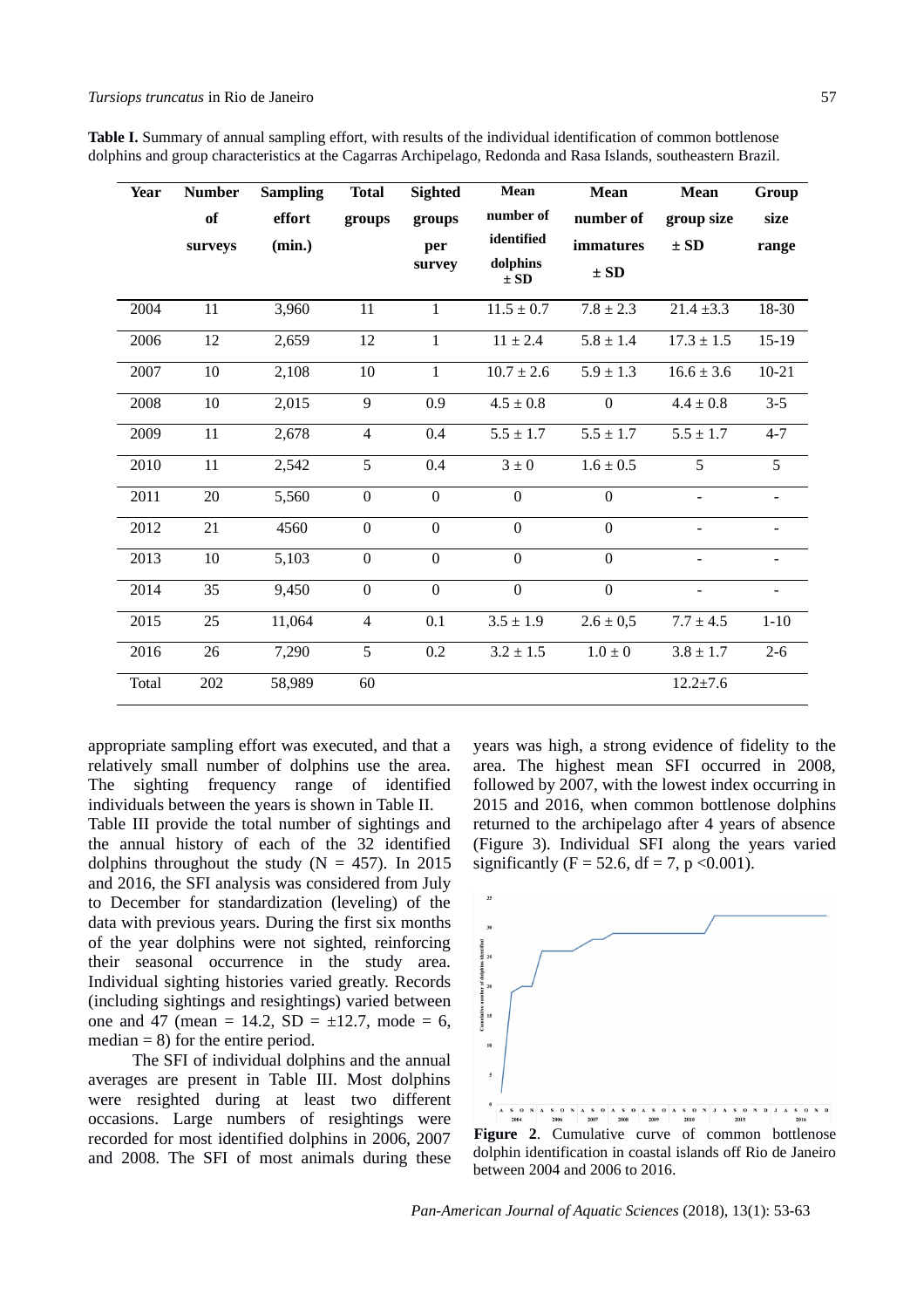**Table II**. Sighting frequency range, mean and standard deviation of identified individuals between 2004 and 2016. No individuals were sighted for the years 2011 to 2014.

| murviduals were signied for the years 2011 to 2014. |                        |      |          |  |  |  |  |
|-----------------------------------------------------|------------------------|------|----------|--|--|--|--|
| Year                                                | <b>Frequency range</b> | Mean | $\pm SD$ |  |  |  |  |
| 2004                                                | $3 - 11$               | 6.2  | 2.4      |  |  |  |  |
| 2006                                                | $1 - 12$               | 7.3  | 3.7      |  |  |  |  |
| 2007                                                | $1 - 10$               | 7.2  | 3.0      |  |  |  |  |
| 2008                                                | $7-9$                  | 8.2  | 0.8      |  |  |  |  |
| 2009                                                | $2 - 4$                | 2.8  | 0.9      |  |  |  |  |
| 2010                                                | 5                      |      |          |  |  |  |  |
| 2015                                                | $1-3$                  | 2.1  | 0.6      |  |  |  |  |
| 2016                                                | $1-3$                  | 2.0  | 0.5      |  |  |  |  |

A long-term residency pattern was detected by resightings of two dolphins (AC#001 and AC#012) for 7 to 8 years in the study area. The maximum interval between resightings was ten years for one individual (AC#002).

## **Discussion**

Common bottlenose dolphin site fidelity and residence near the coastal islands off the coast of the city of Rio de Janeiro is different from the wellknown resident populations already identified within the Southwest Atlantic Ocean, such as those found in estuarine regions, river mouths and coastal lagoons from southern Brazil, Uruguay and Argentina (e.g. Daura-Jorge *et al.* 2013, Fruet *et al*. 2015, Giacomo & Ott 2016, Laporta *et al*. 2016, Lodi *et al*. 2016, Simões-Lopes & Fabian 1999, Vermeulen & Cammareri 2009). Animal behavior within different habitats indicates the ecological function of such areas. Open coastal locations, except in upwelling areas, often exhibit an aggregated and ephemeral prey distribution in comparison to estuarine habitats that are able to supply sufficient food to maintain a resident community (Bearzi *et al*. 1997, Hastie *et al*. 2004, Shane *et al*. 1986).

The pattern of seasonal occurrence at the Cagarras Archipelago differs from what has been observed in other insular coastal ecosystems, in which common bottlenose dolphins occur during all seasons, albeit with fluctuations in individually recognized individuals, sighting frequencies and/or relative abundance (Bearzi *et al*. 1997, Flores & Fontoura 2006, Oviedo & Silva 2005, Shane 2004, Wedekin *et al*. 2008). Although results of the cumulative curve are extremely dependent on the capturability probabilities (Morteo *et al*. 2012) in this study the majority of adult group members that presented nicks and notches on their dorsal fin were captured.

The evidence of a non-structured social network seems to be coupled with seasonal use of

the insular protected area for calf rearing, nursing and/or reproductive strategies (Lodi & Monteiro-Neto, 2012, Lodi *et al*. 2014). The data obtained with regard to the presence of immature individuals in the groups support the idea that the archipelago may be used during a particular time of the year as a calf-rearing area. The archipelago is the bestprotected group of islands off the coast of the city of Rio de Janeiro.

The dolphins that occur at the Cagarras Archipelago may be not be an aggregation of individuals from different populations in a specific area, but a relatively stable group formed by the same animals with the same seasonal and coastal habits, forming a possible population unit of unknown origin (Lodi *et al*. 2014). This hypothesis gains strength due to the long intervals between resightings of transient individuals, the return of 5 seasonal residents (AC#001, AC#002, AC#012, AC#18 and AC#023) after 4 years of absence in the study area and 3 new individuals identified in 2015. This suggests that common bottlenose dolphins use the Cagarras Archipelago, Redonda and Rasa Islands as part of a still unknown, more extensive, range. However, it is quite possible that additional individuals may still be identified in the future due to the dynamic nature of bottlenose dolphin fissionfusion society (Mann 2000). With regard to social interactions in the study area, within the stable group dyadic associations are fluid and mostly of short duration, similar to well-known coastal bottlenose dolphin societies (Lodi *et al*. 2014). Understanding the nature of this common bottlenose dolphin possibly small population unit clearly demands continued research efforts.

Movements of common bottlenose dolphin along the coast of Rio de Janeiro state are poorly understood. No correspondences were found between individuals identified at Cagarras Archipelago, and those catalogued (N=90) off the state's coast through in March and April 2014 and March 2017 (L. Lodi, unpublished data). Eight individuals from the Cagarras Archipelago catalogue were resighted in November 2005 in a group of more than 20 animals at Jorge Grego Island (23°21<sup>'</sup> S, 44°15`W), approximately 100 km south in a straight-line distance between the two sightings (Lodi *et al*. 2008). More recently (July, 2017), two catalogued individuals were observed opportunistically 3.5 km southwest off Rasa Island (23 $\degree$ 05`S, 043 $\degree$ 09´W). These are the only records of the common bottlenose dolphins that use the coastal islands of Rio de Janeiro in different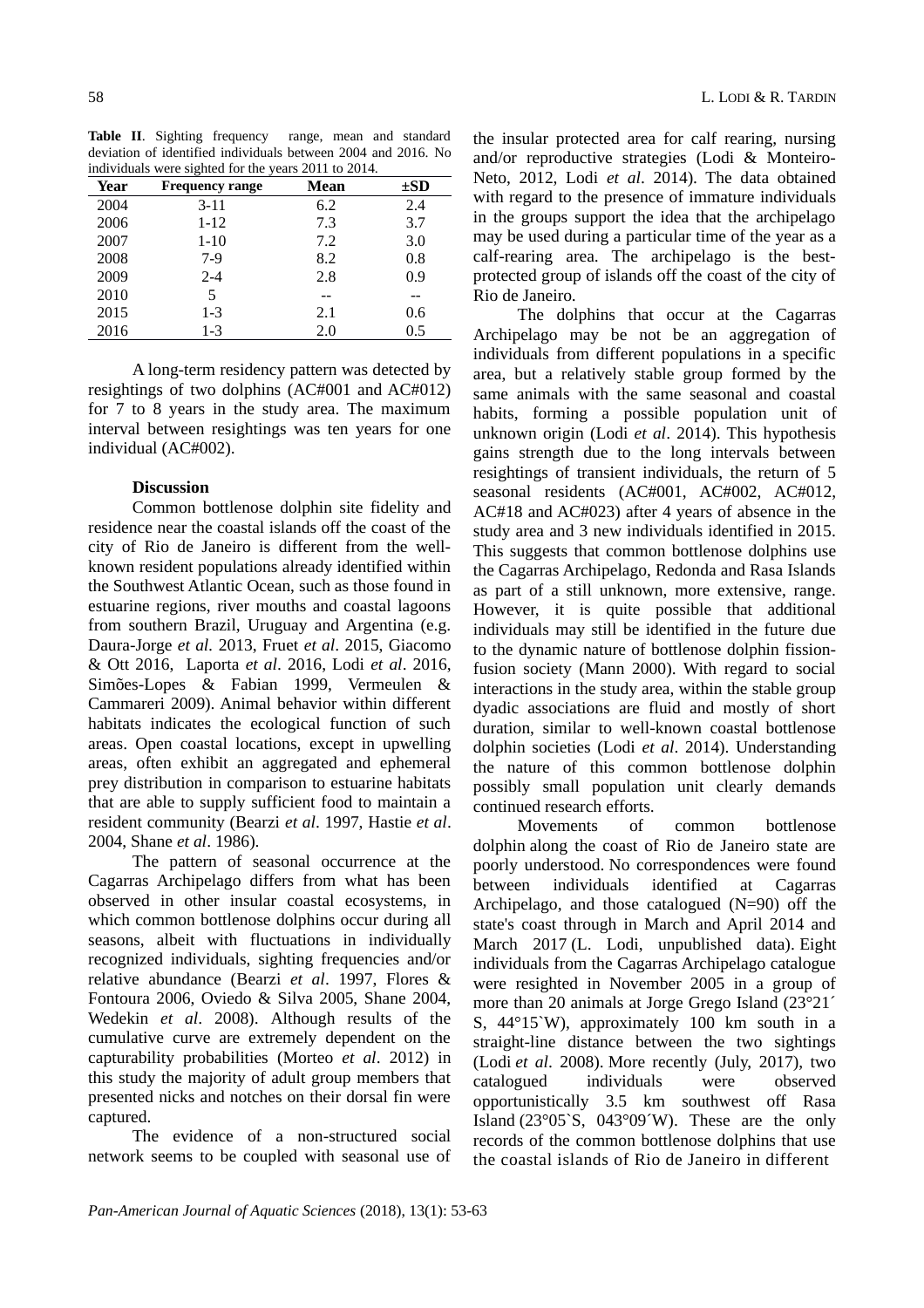| Table III. Individual identification code, total records (sightings + resightings), annual occurrence and Site Fidelity |  |
|-------------------------------------------------------------------------------------------------------------------------|--|
| Indices (SFI) of common bottlenose dolphins identified at the Cagarras Archipelago, Redonda and Rasa Islands in 2004,   |  |
| 2006-2010 and 2015-2016. The number of surveys is expressed in parenthesis. No individuals were sighted for the         |  |
| vears 2011 to 2014.                                                                                                     |  |

|                          | <b>Total</b>            | <b>Site Fidelity Index per Year (No.surveys)</b> |                          |                              |                          |                              |                              |                              |                          |                 |
|--------------------------|-------------------------|--------------------------------------------------|--------------------------|------------------------------|--------------------------|------------------------------|------------------------------|------------------------------|--------------------------|-----------------|
| <b>ID.</b> Code          | <b>Records</b><br>Sigh. | 2004                                             | 2006                     | 2007                         | 2008                     | 2009                         | 2010                         | 2015                         | 2016                     | <b>Total</b>    |
|                          | +Resig.                 | (11)                                             | (12)                     | (10)                         | (10)                     | (11)                         | (11)                         | (13)                         | (20)                     | (98)            |
| AC#001                   | 47                      | 0.7                                              | 0.7                      | 1.0                          | $1.0\,$                  | 0.1                          | 0.4                          | 0.07                         | $0.1\,$                  | 0.4             |
| AC#002                   | $\,6\,$                 | 0.2                                              | 0.1                      | $\blacksquare$               | $\blacksquare$           | $\overline{\phantom{0}}$     | $\overline{\phantom{a}}$     | $\blacksquare$               | $0.1\,$                  | 0.05            |
| AC#003                   | $\,6\,$                 | 0.2                                              | ÷,                       | 0.3                          | $\overline{\phantom{a}}$ | $\overline{\phantom{0}}$     | $\overline{\phantom{a}}$     | $\overline{\phantom{a}}$     | $\overline{a}$           | 0.05            |
| AC#004                   | $\,6\,$                 | 0.5                                              | $\overline{\phantom{0}}$ | $\overline{\phantom{a}}$     | $\blacksquare$           | $\overline{\phantom{0}}$     | $\overline{\phantom{a}}$     | $\qquad \qquad \blacksquare$ | $\overline{\phantom{a}}$ | 0.04            |
| AC#005                   | 12                      | 0.9                                              | 0.1                      | $\overline{\phantom{a}}$     | $\blacksquare$           | $\overline{\phantom{0}}$     | $\overline{\phantom{a}}$     | $\overline{\phantom{a}}$     | $\overline{\phantom{0}}$ | $0.1\,$         |
| AC#006                   | $\,6\,$                 | 0.5                                              | $\frac{1}{2}$            | $\qquad \qquad \blacksquare$ | $\overline{\phantom{a}}$ | $\overline{\phantom{0}}$     | $\overline{\phantom{a}}$     | $\overline{\phantom{a}}$     | $\overline{\phantom{a}}$ | 0.05            |
| AC#007                   | $\,6\,$                 | 0.5                                              | $\overline{\phantom{0}}$ | $\blacksquare$               | $\blacksquare$           | $\overline{\phantom{0}}$     | $\overline{\phantom{a}}$     | $\overline{\phantom{a}}$     | $\overline{\phantom{a}}$ | 0.05            |
| AC#008                   | 12                      | 0.2                                              | 0.7                      | $\overline{\phantom{a}}$     | $\overline{\phantom{a}}$ | $\overline{\phantom{0}}$     | $\overline{\phantom{a}}$     | $\overline{\phantom{a}}$     | $\overline{\phantom{a}}$ | $0.1\,$         |
| AC#009                   | 16                      | 0.6                                              | 0.7                      | $\qquad \qquad \blacksquare$ | $\overline{\phantom{a}}$ | $\overline{\phantom{0}}$     | $\overline{\phantom{a}}$     | $\overline{\phantom{a}}$     | $\overline{\phantom{0}}$ | $0.1\,$         |
| AC#010                   | $\overline{4}$          | $0.3\,$                                          | $\overline{\phantom{0}}$ | $\overline{\phantom{a}}$     | $\overline{\phantom{a}}$ | $\overline{\phantom{0}}$     | $\overline{\phantom{a}}$     | $\overline{\phantom{a}}$     | $\overline{\phantom{a}}$ | 0.03            |
| AC#011                   | 22                      | 0.3                                              | 0.7                      | 0.9                          | $\blacksquare$           | $\overline{a}$               | $\blacksquare$               | $\overline{\phantom{a}}$     | $\overline{a}$           | 0.2             |
| AC#012                   | 40                      | 0.4                                              | 1.0                      | $1.0\,$                      | $\overline{\phantom{a}}$ | 0.3                          | 0.4                          | 0.2                          | 0.05                     | 0.3             |
| AC#013                   | $\overline{32}$         | 0.9                                              | $1.0\,$                  | $1.0\,$                      | $\overline{\phantom{a}}$ | $\overline{\phantom{0}}$     | $\overline{\phantom{a}}$     | $\blacksquare$               | $\overline{a}$           | 0.3             |
| AC#014                   | $\boldsymbol{9}$        | $0.5\,$                                          | $0.2\,$                  | $\overline{\phantom{a}}$     | $\overline{\phantom{a}}$ | $\qquad \qquad \blacksquare$ | $\overline{\phantom{a}}$     | $\blacksquare$               | $\overline{\phantom{0}}$ | 0.08            |
| AC#015                   | $\overline{6}$          | 0.5                                              | $\overline{\phantom{a}}$ | $\frac{1}{2}$                | $\blacksquare$           | $\overline{a}$               | $\overline{\phantom{a}}$     | $\frac{1}{2}$                | $\overline{a}$           | 0.05            |
| AC#016                   | $11\,$                  | 1.0                                              | ÷,                       | $\frac{1}{2}$                | $\overline{\phantom{a}}$ | $\overline{a}$               | $\overline{\phantom{a}}$     | $\overline{\phantom{a}}$     | $\overline{\phantom{a}}$ | $0.1\,$         |
| AC#017                   | $\overline{34}$         | 0.6                                              | 0.7                      | 0.8                          | 0.8                      | 0.1                          | $\overline{\phantom{a}}$     | $\blacksquare$               | $\overline{a}$           | 0.3             |
| AC#018                   | $40\,$                  | 0.7                                              | $1.0\,$                  | $1.0\,$                      | $\overline{\phantom{a}}$ | 0.1                          | 0.4                          | 0.2                          | $\overline{\phantom{a}}$ | 0.3             |
| AC#019                   | $\overline{6}$          | 0.5                                              | $\overline{a}$           | $\overline{a}$               | $\blacksquare$           | L.                           | $\blacksquare$               | $\overline{\phantom{a}}$     | $\overline{a}$           | 0.05            |
| AC#020                   | 18                      | 0.2                                              | 0.4                      | $\overline{\phantom{a}}$     | 0.9                      | $\overline{\phantom{a}}$     | $\overline{\phantom{a}}$     | $\blacksquare$               | $\overline{\phantom{a}}$ | $0.1\,$         |
| AC#021                   | 19                      | $\frac{1}{2}$                                    | 0.9                      | $0.8\,$                      | $\overline{\phantom{a}}$ | $\overline{a}$               | $\overline{\phantom{a}}$     | $\blacksquare$               | $\overline{\phantom{0}}$ | 0.1             |
| AC#022                   | 19                      | $\qquad \qquad \blacksquare$                     | 0.9                      | $0.8\,$                      | $\overline{\phantom{a}}$ | $\overline{\phantom{a}}$     | $\overline{\phantom{a}}$     | $\overline{\phantom{a}}$     | $\overline{\phantom{a}}$ | $0.1\,$         |
| AC#023                   | 33                      | $\overline{\phantom{0}}$                         | 0.5                      | 0.9                          | $1.0\,$                  | 0.3                          | $\overline{\phantom{a}}$     | 0.1                          | $0.1\,$                  | 0.3             |
| AC#024                   | 12                      | $\overline{\phantom{a}}$                         | 0.4                      | 0.7                          | $\overline{\phantom{a}}$ | $\overline{\phantom{a}}$     | $\overline{\phantom{a}}$     | $\overline{\phantom{a}}$     | $\overline{\phantom{a}}$ | $0.1\,$         |
| AC#025                   | $\overline{3}$          | $\overline{\phantom{0}}$                         | 0.1                      | 0.1                          | $\overline{\phantom{a}}$ | $\overline{\phantom{0}}$     | $\overline{\phantom{a}}$     | $\overline{\phantom{0}}$     | $\overline{\phantom{0}}$ | 0.02            |
| AC#026                   | 5                       | $\qquad \qquad \blacksquare$                     | 0.2                      | $0.2\,$                      | $\overline{\phantom{a}}$ | $\overline{\phantom{0}}$     | $\overline{\phantom{a}}$     | $\overline{\phantom{a}}$     | $\overline{\phantom{a}}$ | 0.04            |
| AC#027                   | $\overline{7}$          | $\qquad \qquad \blacksquare$                     | $\frac{1}{2}$            | 0.7                          | $\overline{\phantom{a}}$ | $\overline{a}$               | $\overline{\phantom{a}}$     | $\overline{\phantom{a}}$     |                          | 0.06            |
| AC#028                   | 5                       |                                                  |                          | $0.5\,$                      |                          |                              | -                            | -                            |                          | 0.04            |
| AC#029                   | $\overline{7}$          |                                                  | $\overline{a}$           | $\blacksquare$               | $0.7\,$                  |                              | $\qquad \qquad \blacksquare$ |                              |                          | 0.06            |
| AC#030                   | 5                       | $\overline{\phantom{0}}$                         | $\overline{\phantom{a}}$ | $\overline{\phantom{a}}$     | $\overline{\phantom{a}}$ | $\overline{\phantom{0}}$     | $\overline{\phantom{a}}$     | 0.1                          | 0.07                     | 0.04            |
| AC#031                   | $\overline{2}$          |                                                  |                          | $\qquad \qquad \blacksquare$ | -                        | -                            | $\overline{\phantom{a}}$     | $0.1\,$                      | $\overline{\phantom{0}}$ | $0.01\,$        |
| AC#032                   | $\mathbf 1$             | -                                                | $\overline{\phantom{a}}$ | $\overline{\phantom{a}}$     | $\overline{\phantom{a}}$ | $\overline{\phantom{0}}$     | $\overline{\phantom{a}}$     | $\rm 0.01$                   | $\blacksquare$           | 0.009           |
| Total                    |                         |                                                  |                          |                              |                          |                              |                              |                              |                          |                 |
| Records<br>Mean $\pm$ SD | 457<br>$14.2 \pm 12.7$  | $0.5\,\pm\!0.2$                                  | $0.5\; {\pm}0.3$         | $0.7 \pm 0.3$                | $0.8{\pm}0.1$            | $0.2 \pm 0.1$                | $0.4\,$                      | $0.1 \pm 0.05$               | $0.08 \pm 0.02$          | $0.11 \pm 0.10$ |
|                          |                         |                                                  |                          |                              |                          |                              |                              |                              |                          |                 |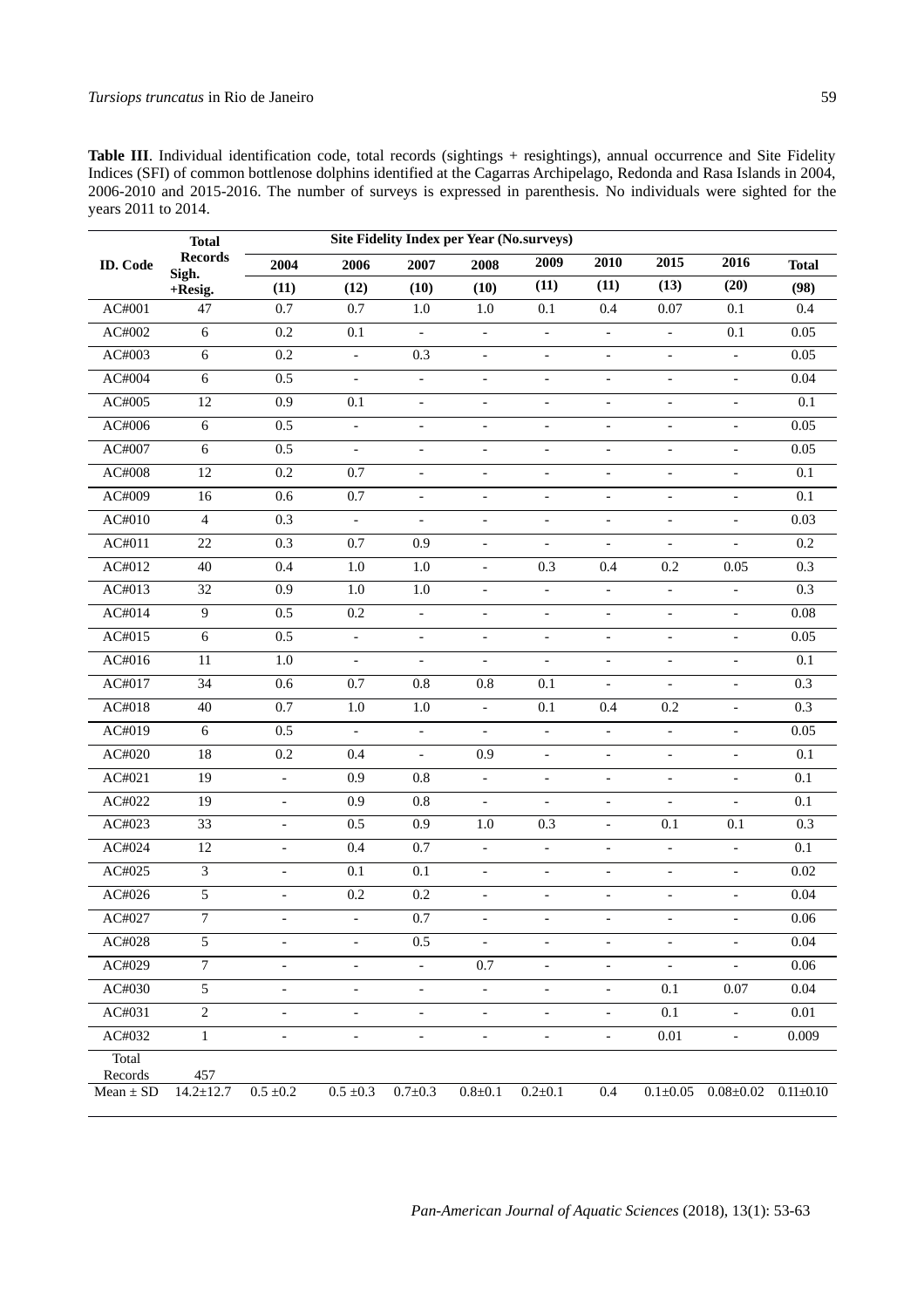

**Figure 3**. Common bottlenose dolphins at the Cagarras Archipelago in July 2015, after four years without records in the study area. Photography by Liliane Lodi.

areas. Group size of common bottlenose dolphins found at Cagarras Archipelago and Redonda and Rasa Islands was small (median 12.2) and similar to those found in studies of other coastal areas (Bearzi *et al*. 1997, Merriman *et al*. 2009). Large groups observed in coastal areas off Rio de Janeiro were estimated as comprising 40-80 individuals (L. Lodi, unpublished data), consistent with reports of larger groups being found in offshore waters (e.g. Canãdas & Hammond 2006, Forcada *et al*. 2004). Nevertheless, morphological characteristics and color pattern observed for the dolphins occurring at Cagarras Archipelago are in line with those of the oceanic ecotype, i.e. larger size, robust body, darker coloration with distinct dorsal cape and visible spinal blaze (light blaze), falcate dorsal fin, tip and posterior edge of the dorsal fin and caudal peduncle may be whitish in larger individuals (caused by intraspecific teeth scarification and abundant in some individuals) (e.g. Simões-Lopes & Daura-Jorge 2008, Cremer *et al*. 2009).

Lodi *et al*. (2014) reports that the "Cagarras common bottlenose dolphins" are a possible small population unit formed by the same animals with an apparent population decline. Abundance estimates

obtained by mark-resights and POPAN ranged from 38 (2004) to 4 individuals (2010) and 22 (2004) to 5 individuals (2010), respectively, and is characterized by low survival probabilities (64%). Vermeulen & Bräger (2015) reviewed the available literature and found an increasing numbers of costal common bottlenose dolphins populations worldwide reported as vulnerable or in decline due to direct and indirect human interferences. Small animal populations confined to restricted geographic areas are often a priority for conservation purposes (Smith *et al*. 2006). The available information on local potential threats include overfishing, organic pollution from adjacent land activities, intense boat traffic and increasing human recreational activities (see Lodi & Monteiro-Neto 2012 and references therein, Moraes *et al*. 2013).

Proposed conservation measures mentioned in the Report of the Working Group on the Distribution of *Tursiops truncatus* in the Southwest Atlantic Ocean recommended the compilation of available information regarding the species occurrence inside the existing Marine Protected Area to implement and/or reinforce conservation measures, and develop zoning plans in areas where resident and seasonally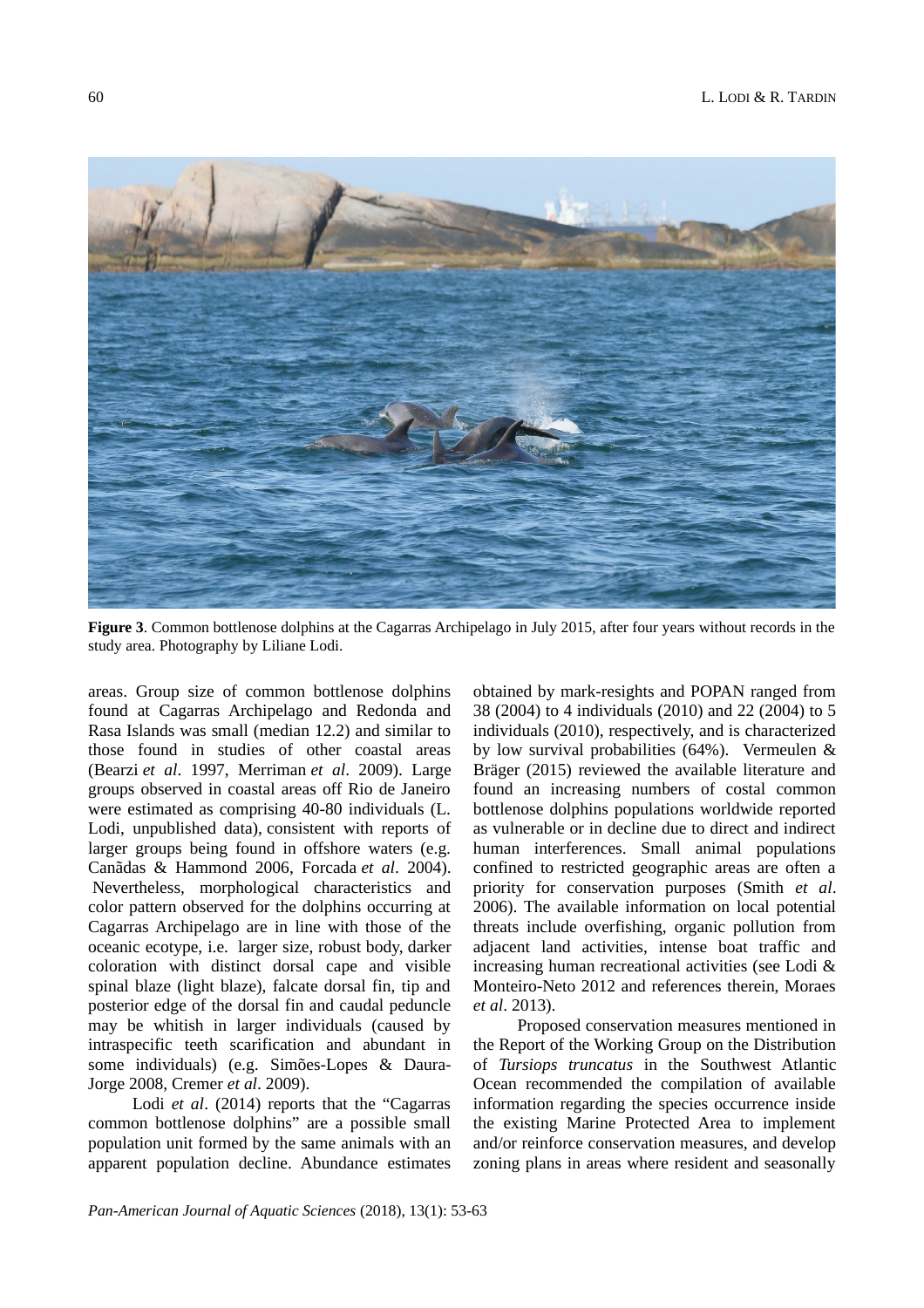resident populations are known to occur (Lodi *et al*. 2016). The use of the area by boats and recreational activities is of particular concern, since most of the observed groups include neonates, calves and juveniles. The data gathered herein constitute the first attempt to better understand common bottlenose dolphin site fidelity and residence, obtaining baseline data in the elaboration of the management plan at the MoNa Ilhas Cagarras, imperative in achieving its conservation, in light of the close geographical proximity of this protected area to a large metropolis such as Rio de Janeiro city, suffering all the pressures of urban development.

The ecological and socioeconomic importance of dolphins as charismatic megafauna, as well as their potential as a flag species within the studied area, may be applied as an additional support to strengthen the efforts for the conservation regarding the Cagarras Archipelago and Redonda Island.

#### **Acknowledgments**

Different institutions have supported this study over the years, including Project AWARE Foundation and Idea Wild (2004), Sociedade Mundial para a Proteção Animal/ WSPA-Brasil (2007), Cetacean Society International (2008) and Fundação SOS Mata Atlântica (2013). The results of this study between 2011/2012 and 2014/2015 are part of the Projeto Ilhas do Rio (Ilhas do Rio Project), performed by the Mar Adentro Instituto (Mar Adentro Institute) and sponsored by Petrobras (Brazilian Petroleum Corporation) (grant numbers 6000.0064815.11.2 and 6000.0086840.13.2, respectively). Projeto Baleias & Golfinhos do Rio de Janeiro has the support of the Programa Marinho/WWF-Brasil (grant number CPT 00776- 2016) and Programa Costa Atlântica/Fundação SOS Mata Atlântica (2016 - 2017) (donation without number). R. Tardin received a post-doctoral fellowship from Fundação de Amparo à Pesquisa do Estado do Rio de Janeiro (grant number FAPERJ E-26/202.803/2016). We tank Eduardo Morteo that improved the manuscript.

# **References**

- Barbosa, M. M. C., Cruz, F.S. & Lodi, L. 2008. Comportamento e organização de grupo do golfinho-flíper, *Tursiops truncatus* (Cetacea, Delphinidae) no arquipélago das Cagarras, Rio de Janeiro. **Revista Brasileira de Zoociências**, 10 (3): 213-220.
- Bearzi, G., Notarbartolo Di Sciara, G. & Politti, E. 1997. Social ecology of bottlenose dolphin in

the Kvarneric (Northern Adriatic Sea). **Marine Mammal Science**, 13 (4): 650-668.

- Cañadas, A. & Hammond, P. 2006. Model-based abundance estimates for bottlenose dolphins off Southern Spain: implications for conservation and management. **[Journal of](https://www.google.com.br/url?sa=t&rct=j&q=&esrc=s&source=web&cd=1&cad=rja&uact=8&ved=0ahUKEwjyi8eXwK7WAhUFh5AKHbdcDYYQFggnMAA&url=https%3A%2F%2Fiwc.int%2Fjcrm&usg=AFQjCNHzBIK-V6rUKAyGTlCF_xCWsiZEuQ) Cetacean Research and Management, 8**  $(1):13-27.$
- Cremer, M. J., Barreto, A. S., Hardt, F. A. S. & Tonello Jr., A. J. 2009. Cetacean occurrence near an offshore oil platform in southern Brazil. **Biotemas,** 22 (3): 247-251.
- Daura-Jorge, F., Ingram, S. N. & Simões-Lopes, P. C. 2013. Seasonal abundance and adult survival of bottlenose dolphins (*Tursiops truncatus*) in a community that cooperatively forages with fishermen in southern Brazil. **Marine Mammal Science**, 29 (2)*:* 293-311.
- Dinis, A., Alves, F., Nicolau, C., Ribeiro, C., Kaufmann, M., Cañadas, A. & Freitas A. 2016. Bottlenose dolphin *Tursiops truncatus* group dynamics, site fidelity, residency and movement patterns in the Madeira Archipelago (North-East Atlantic*).* **African Journal of Marine Science**, 38: 151-160.
- Flores, A. C. P. & Fontoura, N. F. 2006. Ecology of marine tucuxi, *Sotalia guianensis*, and bottlenose dolphin, *Tursiops truncatus*, in Baía Norte, Santa Catarina State, Southern Brazil. **[Latin American Journal of Aquatic](https://www.google.com.br/url?sa=t&rct=j&q=&esrc=s&source=web&cd=1&cad=rja&uact=8&ved=0ahUKEwiflOGTwa7WAhUHkZAKHWssCswQFggnMAA&url=http%3A%2F%2Flajamjournal.org%2F&usg=AFQjCNEevaT5arOQDLQ1FYpxcIjMN3BkYg) [Mammals](https://www.google.com.br/url?sa=t&rct=j&q=&esrc=s&source=web&cd=1&cad=rja&uact=8&ved=0ahUKEwiflOGTwa7WAhUHkZAKHWssCswQFggnMAA&url=http%3A%2F%2Flajamjournal.org%2F&usg=AFQjCNEevaT5arOQDLQ1FYpxcIjMN3BkYg)**, 5 (2):105-115.
- Forcada, J., Gazo, M., Aguilar, A., Gonzalvo, J. & Fernandez-Contreras, M. 2004. Bottlenose dolphin abundance in the NW Mediterranean: addressing heterogeneity in distribution. **Marine Ecology Progress Series**, 275: 275- 287.
- Fruet, P. F., Daura-Jorge, F. G., Möller, L. M., Genoves, R.C. & Secchi, E. R. 2015. Abundance and demography of bottlenose dolphins inhabiting a subtropical estuary in the Southwestern Atlantic Ocean. **Journal of Mammalogy**, 96 (2): 332-343.
- Giacomo, A.B. & Ott, P. H. 2016. Long-term site fidelity and residency patterns of bottlenose dolphins (*Tursiops truncatus*) in the Tramandaí Estuary, southern Brazil. **[Latin](https://www.google.com.br/url?sa=t&rct=j&q=&esrc=s&source=web&cd=1&cad=rja&uact=8&ved=0ahUKEwiflOGTwa7WAhUHkZAKHWssCswQFggnMAA&url=http%3A%2F%2Flajamjournal.org%2F&usg=AFQjCNEevaT5arOQDLQ1FYpxcIjMN3BkYg) [American Journal of Aquatic Mammals](https://www.google.com.br/url?sa=t&rct=j&q=&esrc=s&source=web&cd=1&cad=rja&uact=8&ved=0ahUKEwiflOGTwa7WAhUHkZAKHWssCswQFggnMAA&url=http%3A%2F%2Flajamjournal.org%2F&usg=AFQjCNEevaT5arOQDLQ1FYpxcIjMN3BkYg)**, 11(1-2): 155-161.
- Hastie, G. D., Wilson, B., Wilson, L. J & Parsons, K. M. 2004. Functional mechanisms underlying cetacean distribution patterns: hotspots for the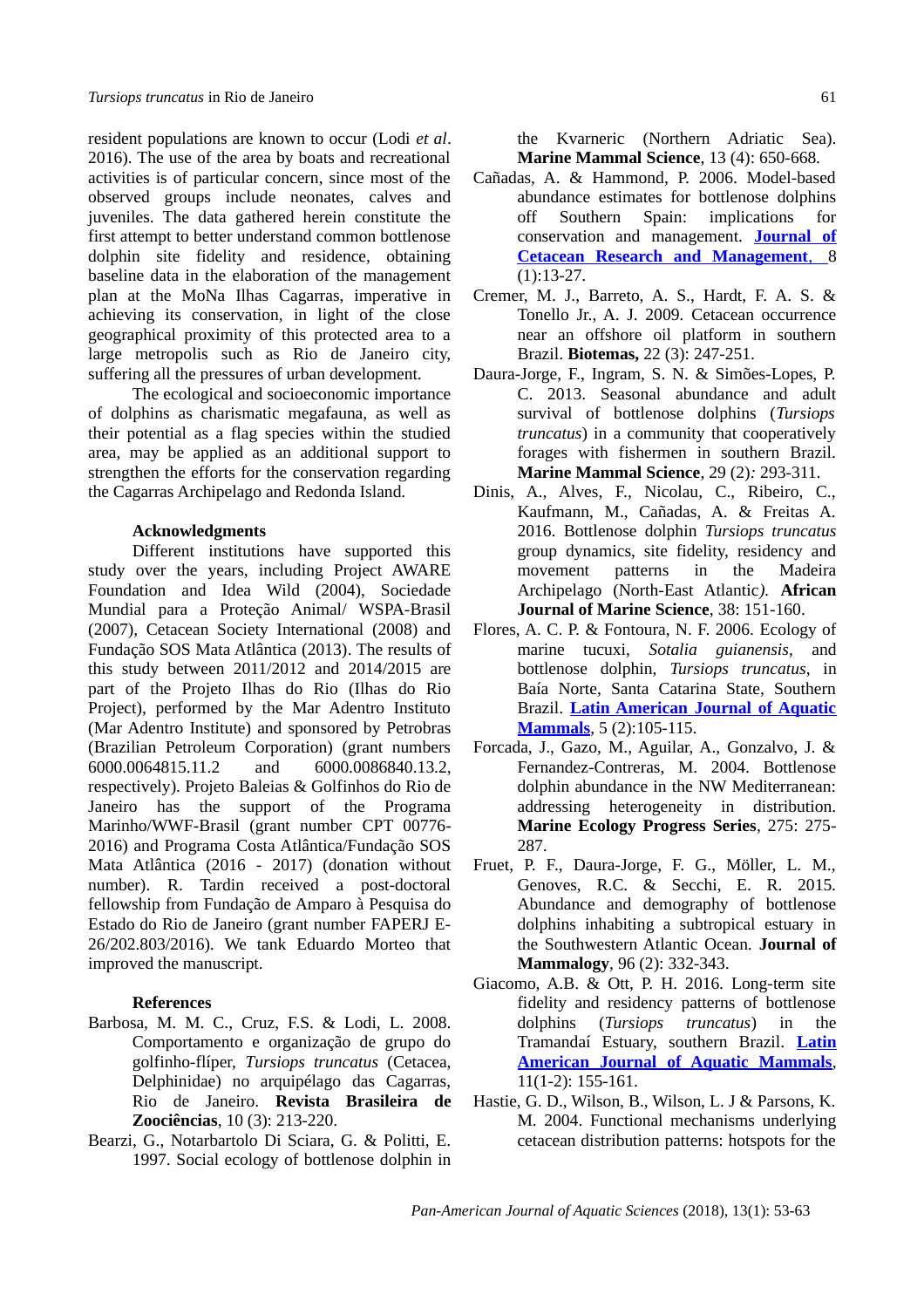bottlenose dolphins are linked to foraging. **Marine Biology**, 144 (2): 97- 403.

- Hetzel, B. & Lodi, L. 1993. **Baleias, botos e golfinhos: Guia de Identificação para o Brasil**. Editora Nova Fronteira, Rio de Janeiro, 279 p.
- Laporta, P., Martins, C. C. A., Lodi, L., Domit, C., Vermeulen, E. & Di Tullio, J. C. 2016. Report of the Working Group on Habitat Use of *Tursiops truncatus* in the Southwest Atlantic Ocean. **[Latin American Journal of Aquatic](https://www.google.com.br/url?sa=t&rct=j&q=&esrc=s&source=web&cd=1&cad=rja&uact=8&ved=0ahUKEwiflOGTwa7WAhUHkZAKHWssCswQFggnMAA&url=http%3A%2F%2Flajamjournal.org%2F&usg=AFQjCNEevaT5arOQDLQ1FYpxcIjMN3BkYg) [Mammals](https://www.google.com.br/url?sa=t&rct=j&q=&esrc=s&source=web&cd=1&cad=rja&uact=8&ved=0ahUKEwiflOGTwa7WAhUHkZAKHWssCswQFggnMAA&url=http%3A%2F%2Flajamjournal.org%2F&usg=AFQjCNEevaT5arOQDLQ1FYpxcIjMN3BkYg)**, 11 (1-2): 47-61
- Lodi, L., Cantor, M., Daura-Jorge, F.G. & Monteiro-Neto, C. 2014. A missing piece from a bigger puzzle: Declining occurrence of a transient group of bottlenose dolphins off Southeastern Brazil. **Marine Ecology**, 35 (4): 516-527.
- Lodi, L., Domit, C., Laporta, P., Di Tullio, J.C., Martins, C.A. & Vermeulen, E. 2016. Report of the Working Group on the Distribution of *Tursiops truncatus* in the Southwest Atlantic Ocean. **[Latin American Journal of Aquatic](https://www.google.com.br/url?sa=t&rct=j&q=&esrc=s&source=web&cd=1&cad=rja&uact=8&ved=0ahUKEwiflOGTwa7WAhUHkZAKHWssCswQFggnMAA&url=http%3A%2F%2Flajamjournal.org%2F&usg=AFQjCNEevaT5arOQDLQ1FYpxcIjMN3BkYg) [Mammals](https://www.google.com.br/url?sa=t&rct=j&q=&esrc=s&source=web&cd=1&cad=rja&uact=8&ved=0ahUKEwiflOGTwa7WAhUHkZAKHWssCswQFggnMAA&url=http%3A%2F%2Flajamjournal.org%2F&usg=AFQjCNEevaT5arOQDLQ1FYpxcIjMN3BkYg)**, 11 (1-2): 29-46.
- Lodi. L, Mayerhofer, L. C & Monteiro-Neto C. 2009. Evaluation of the video-identification technique applied to bottlenose dolphins (*Tursiops truncatus*) in Cagarras Archipelago, Rio de Janeiro, Brazil. **[Journal of the Marine](https://www.google.com.br/url?sa=t&rct=j&q=&esrc=s&source=web&cd=1&cad=rja&uact=8&ved=0ahUKEwjS_smrw67WAhVIvJAKHeIEC00QFggnMAA&url=https%3A%2F%2Fwww.cambridge.org%2Fcore%2Fjournals%2Fjournal-of-the-marine-biological-association-of-the-united-kingdom&usg=AFQjCNFx-5tsAKaGqyWJnK3UeGlMbg1fjw) [Biological Association of the United](https://www.google.com.br/url?sa=t&rct=j&q=&esrc=s&source=web&cd=1&cad=rja&uact=8&ved=0ahUKEwjS_smrw67WAhVIvJAKHeIEC00QFggnMAA&url=https%3A%2F%2Fwww.cambridge.org%2Fcore%2Fjournals%2Fjournal-of-the-marine-biological-association-of-the-united-kingdom&usg=AFQjCNFx-5tsAKaGqyWJnK3UeGlMbg1fjw)  [Kingdom,](https://www.google.com.br/url?sa=t&rct=j&q=&esrc=s&source=web&cd=1&cad=rja&uact=8&ved=0ahUKEwjS_smrw67WAhVIvJAKHeIEC00QFggnMAA&url=https%3A%2F%2Fwww.cambridge.org%2Fcore%2Fjournals%2Fjournal-of-the-marine-biological-association-of-the-united-kingdom&usg=AFQjCNFx-5tsAKaGqyWJnK3UeGlMbg1fjw)** 89 (5): 1077-1081.
- Lodi, L. & Monteiro-Neto, C. 2012. Group size and composition of *Tursiops truncatus* (Cetacea: Delphinidae) in a coastal insular habitat off southeastern Brazil. **Biotemas**, 25 (2): 157- 164.
- Lodi, L., Wedekin, L.L., Rossi-Santos, M.R. & Marcondes, M. C. 2008. Movements of the bottlenose dolphins (*Tursiops truncatus*) in the Rio de Janeiro State, Southeastern Brazil. **Biota Neotropica**, 8 (4): 205-209.
- Mann J. 2000. Unraveling the dynamics of social life: long-term studies and observational methods. Pp. 45-64. *In*: Mann, J., Connor, R. C., Tyack, P. L. & Whitehead, H. (Eds.): **Cetacean Societies: Field Studies of Dolphins and Whales**. University of Chicago Press, Chicago, 433 p.
- Merriman, M., Markowitz, T., Harlin-Cognato, A. & Stockin, K. 2009. Bottlenose dolphin (*Tursiops truncatus*) abundance, site fidelity, and group dynamics in the Marlborough Sounds, New Zealand. **Aquatic Mammals**, 35 (4): 511-522.
- Moraes, F., Bertoncini, A. & Aguiar A. 2013. **História, pesquisa e biodiversidade do Monumento Natural das Ilhas Cagarras**. Museu Nacional Série Livros, Rio de Janeiro, 299 p.
- Morteo, E., Rocha-Olivares A. & Abarca-Arenas L.G. 2017. Abundance, residency and potential hazards for coastal bottlenose dolphins (*Tursiops truncatus*) off a productive lagoon in the Gulf of Mexico. **Aquatic Mammals**, 43(3): 308-319.
- Morteo E., Rocha-Olivares A., Morteo R. 2012. Sensitivity analysis of residency and site fidelity estimations to variations in sampling effort and individual catchability. **Revista Mexicana de Biodiversidad**, 83(2):487-495.
- Oviedo, L. & Silva, N. 2005. Sighting frequency and relative abundance of bottlenose dolphins (*Tursiops truncatus*) along the northeast coast of Margarita Island and Los Frailes Archipelago, Venezuela. **Revista de Biologia Tropical**, 53 (3-4): 595-600.
- Quintana-Rizzo, E. & Wells, R. S. 2001. Resighting and association patterns of bottlenose dolphins (*Tursiops truncatus*) in Cedar Keys, Florida: Insights into social organization. **Canadian Journal of Zoology**, 79 (3): 47- 456.
- Shane, S. 2004. Residence patterns, group characteristics, and association patterns of bottlenose dolphins near Sanibel Island, Florida. **Gulf of Mexico Science**, 22 (1): 1- 12.
- Shane, S. H., Wells, R. S. & Würsig, B. 1986. Ecology, behavior and social organization of the bottlenose dolphin: a review. **Marine Mammal Science**, 2 (1): 34-63.
- Simões-Lopes, P. C. & Daura-Jorge, F. G. 2008. **Os parceiros da sobrevivência: a interação entre botos e pescadores no sul do Brasil**. Editora Insular, Florianopolis, 47p.
- Simões-Lopes, P. C. & Fabian, M. 1999. Residence patterns and site fidelity in bottlenose dolphins, *Tursiops truncatus* (Montagu) (Cetacea, Delphinidae) off southern Brazil. **Revista Brasileira de Zoologia**, 16 (4): 1017- 1024.
- Smith, B. D., Braulik, G., Strindberg, S., Ahamed, B. & Mansur, R. 2006. Abundance of Irrawaddy dolphins (*Orcaella brevirostris*) and Ganges river dolphins (*Platanista gangetica*) estimated using concurrent counts from independent teams in water-ways of the